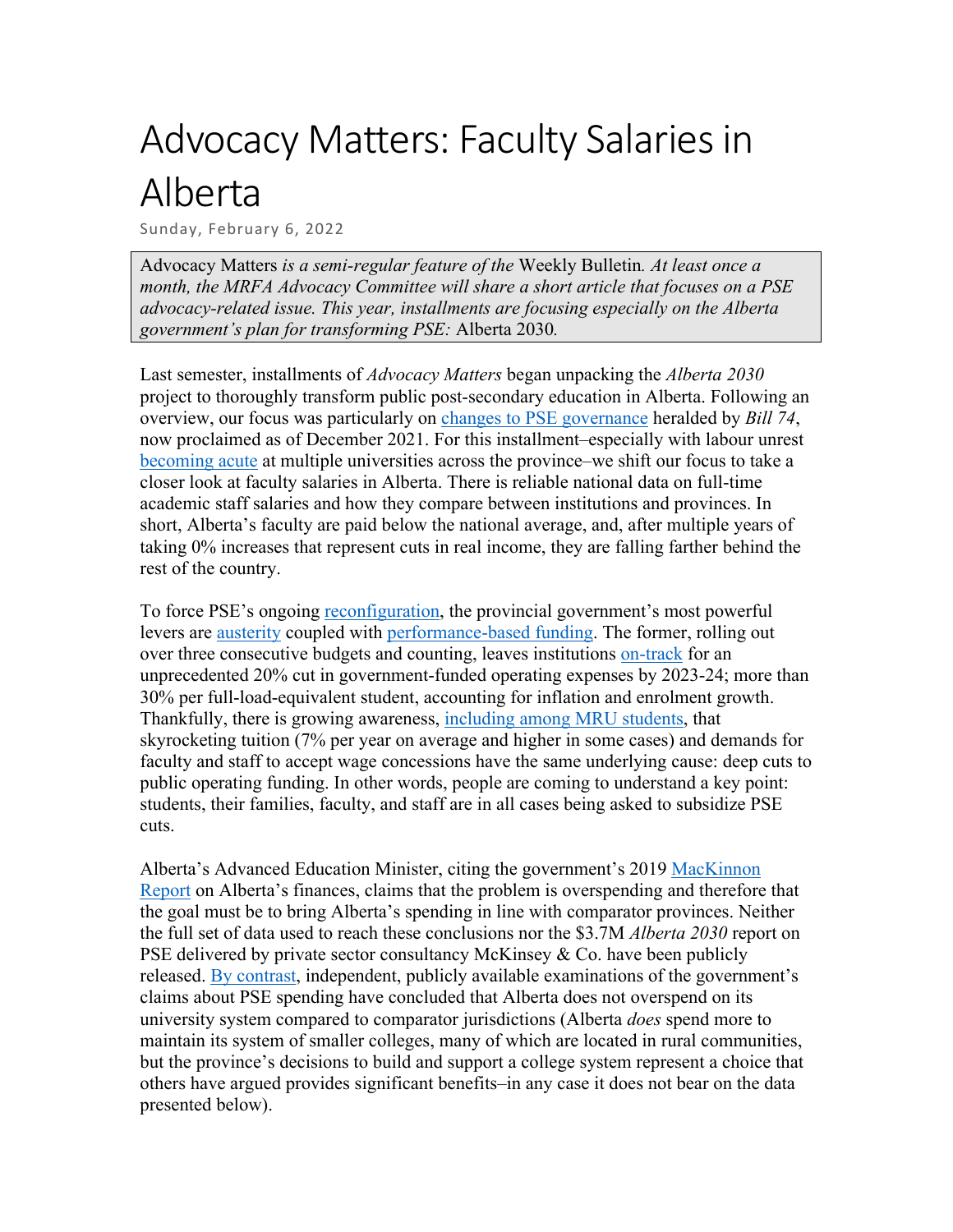Beyond the above, and specifically concerning faculty compensation, we can turn to Statistics Canada data. The agency tracks full-time university academic staff salary data using information it collects annually as part of its [UCASS](https://www23.statcan.gc.ca/imdb/p2SV.pl?Function=getSurvey&SDDS=3101) system. The data set is compiled from actual employment and compensation data pulled directly from Canada's universities. Contract academic staff data is not currently tracked, although it should be and there has been continuing political advocacy on this front, with some forward progress made. This advocacy has also pushed for more comprehensive equity-related data collection. UCASS data is not directly downloadable from Stats Can's public website, but the MRFA has access to the data set through its membership in the Canadian Association of University Teachers.

For 2019-2020, the most recent year for which complete UCASS data is currently available, the average full-time academic staff salary at Alberta's public universities averaged 2.5% (\$3,434) *below* the Canadian average for a full-time university faculty member (these averages exclude members of the academic staff who also hold senior administrative positions, and they do not include faculty appointed within medical or dental schools–these groups are categorized distinctly within UCASS).

This shortfall represents a widening gap for Alberta: in 2018-2019 Alberta salaries were 1.6% below the Canadian average, which has kept pace more closely with inflation (the number of full-time Alberta faculty also contracted slightly in 2019-2020). We can expect that the pay gap will continue to grow as 2020-round collective bargaining drags on across the province, and certainly if Alberta faculty accept the employer-side wage demands currently being sought at bargaining tables across the province.

Interestingly, although Alberta comprises roughly 11.6% of the Canadian population, it is home to just 10.2% of its full-time academic staff. As faculty at Mount Royal know, just maintaining our full-time complement size has become an increasing struggle even as our enrolments have continued to rise, whereas the majority of our credit instruction is carried out by colleagues on contract appointments.

In sum, in Alberta a relatively smaller cohort of full-time faculty is receiving collectively lower salaries, all while many institutions, like ours, continue to make heavy use of exploitative precarious employment practices. This disparity is compounded by our province's high cost of living, with very high rates of annual inflation that tend to exceed the Canadian average by a considerable margin.

Over the coming days, faculty can expect once again to encounter government and employer narratives that still more spending restraint is required, given Alberta's "fiscal realities" (actually political choices to impose austerity on Alberta PSE). However, Alberta faculty can be confident that Alberta's level of spending on academic staff salaries in *not* at the root of problems our institutions face. Indeed, according to MRU's own audited financial statements, its spending on the instruction function (i.e., spending that occurs within faculties, a large part of which represents MRU's spending on faculty pay and benefits, although not exclusively so) has been falling steadily since 2013-2014,